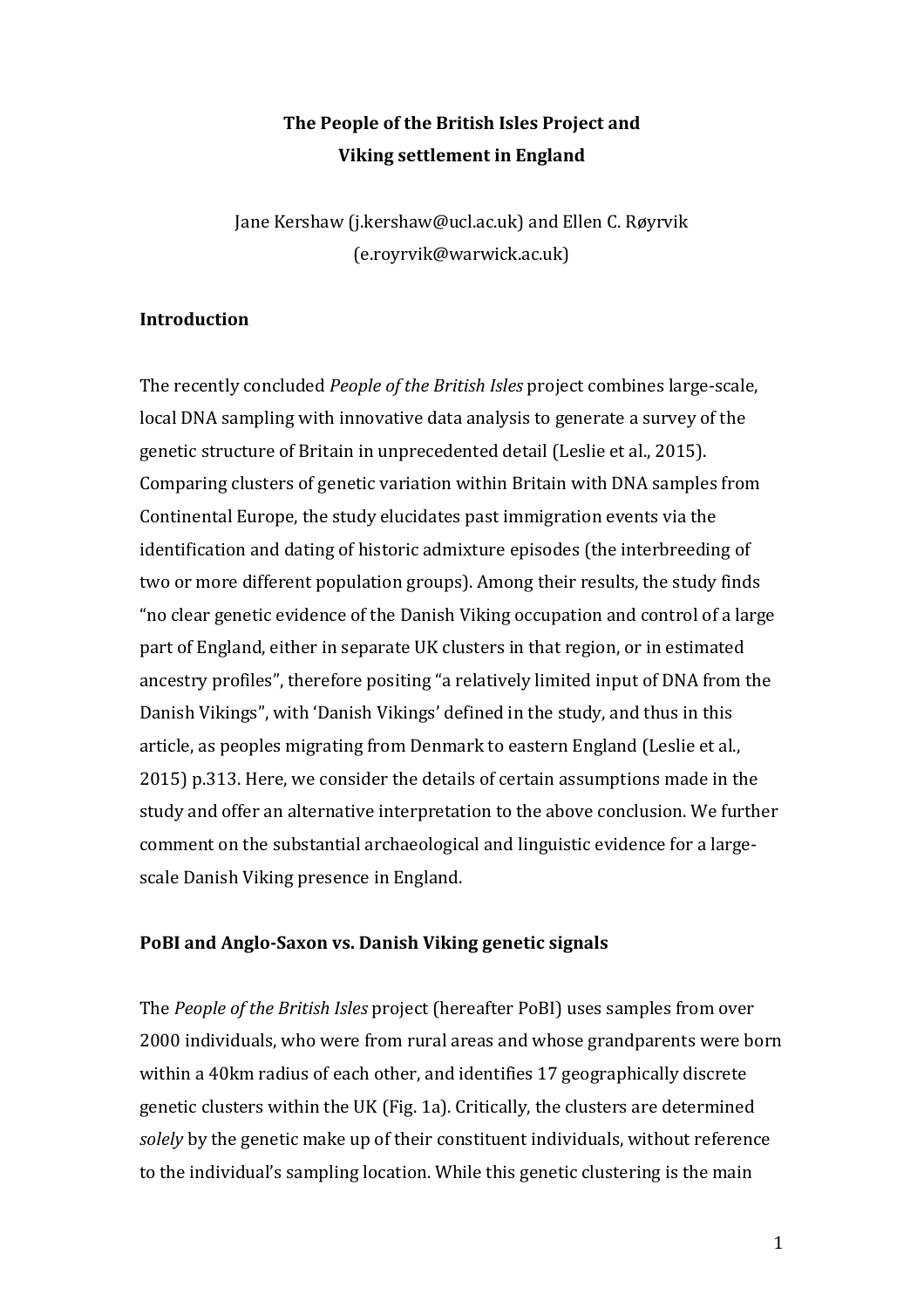result of the project, additional data and analyses were included to throw light on Britain's genetic relationship with Europe, and investigate past demographic events. Equivalent genetic clustering to that carried out for Britain was performed on Continental European samples, with combinations of these European clusters serving as proxies for historical Continental populations. Analyses also aimed to reveal and date *admixture*: the interbreeding between two populations.

In this paper we focus on the largest British cluster, both in terms of number of individuals (N=1044) and the geographic area it covers. This cluster represents central and southeastern England - the area traditionally referred to as the lowland zone of Britain [\(Fox, 1943\)](#page-15-1). For this cluster, PoBI identifies, and approximately dates, a single admixture event, which is equated with the Anglo-Saxon invasion of Britain, The admixture event was modeled as a single 'pulse' of genetic (i.e. demographic) input; no evidence was found for multiple pulses. It is important to note here that the admixture event discussed in the paper emerged from the genetic data, rather than being assumed to exist, in the fashion of a circular argument. In this way, admixture events detected (devoid of any cultural assumptions) are simply mapped onto historical cultural horizons.

The dates of admixture were, conceptually, determined by assessing the size of DNA sections in the English cluster that were identical to the 'donor' population in question. Briefly, the process of meiotic recombination breaks up the contribution of any given ancestor into successively smaller fragments in each generation, see e.g. [\(Røyrvik, 2010\)](#page-15-2). The average size of genetic tracts in the descendant population that are derived from a donor population can be converted into an estimated number of generations since the admixture event: the smaller the tract, the longer since the event (see Fig 1c).

The study posits evidence for the Anglo-Saxon invasions, citing an admixture event for the lowland British cluster where the largest contribution to one parental proxy was provided by northwestern Germany (Continental cluster GER3, at 35% of the event, see Fig. 1b). This was estimated to have occurred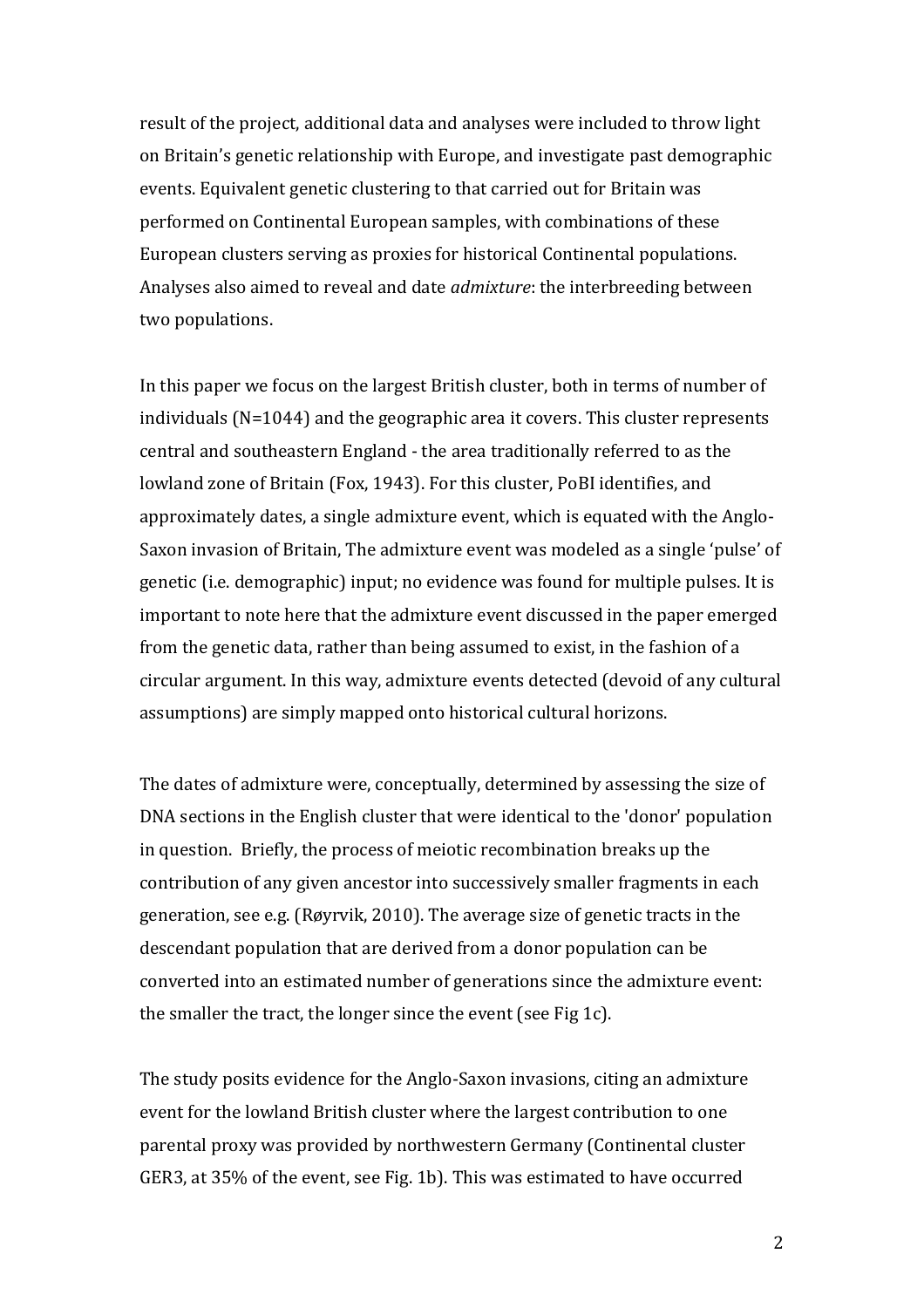around 38 generations ago: Using an average generation time of 28 years, a principled average from [\(Fenner, 2005\)](#page-14-0), this corresponds to the year AD 858 (95% confidence interval: 802–914)). This admixture event also includes a smaller contribution from the modern Danish cluster, DEN18 (Fig. 1b). However, the study did not identify any *other* admixture events with large contributions from DEN18, which it implicitly assumes is the best proxy source for the Danish Viking population. Hence it concludes a limited genetic influence on England from Danes in the Viking Age.

These stated conclusions can be questioned on two main grounds. First, GER3 may also represent Danish Vikings and second, DEN18 may not adequately represent Danish Vikings.

The PoBI article implies that distinguishing between the Anglo-Saxon and Danish Viking genetic contributions is relatively straightforward. In fact, as the authors themselves make clear in the Supplementary Information, "definitely separating Saxon and Danish Viking inputs is impossible" owing to the geographical overlap, in northern Germany/Jutland, of the two component groups. Indeed, PoBI exploits this ambiguity by suggesting that a considerable proportion of the DEN18 genetic signal in central-southeastern England may be attributable to the Saxon invasion. This is because a DEN18 contribution is present across the entire lowland region, not just in the so-called Danelaw: the region of northern and eastern England, embracing East Anglia, Yorkshire and the East Midlands, ruled by Danes in the ninth century (cf. Fig. 3) (a point we address below).

The ambiguity identified by the PoBI authors can also be used to reach the opposite conclusions, namely that GER3 could also represent a Danish Viking genetic input. Given that the geographical scope of Viking Age Denmark included northern Germany (its southern extent lying in the region of the River Eider), it is very possible that the northwest German (GER3) group, taken as representing the Anglo-Saxons in PoBI*,* is *also* the best representative of Danish Viking settlers in the European cohort (*contra* the PoBI authors' claims that "no Vikings originated from northern Germany")(SI). The majority of GER3 individuals lie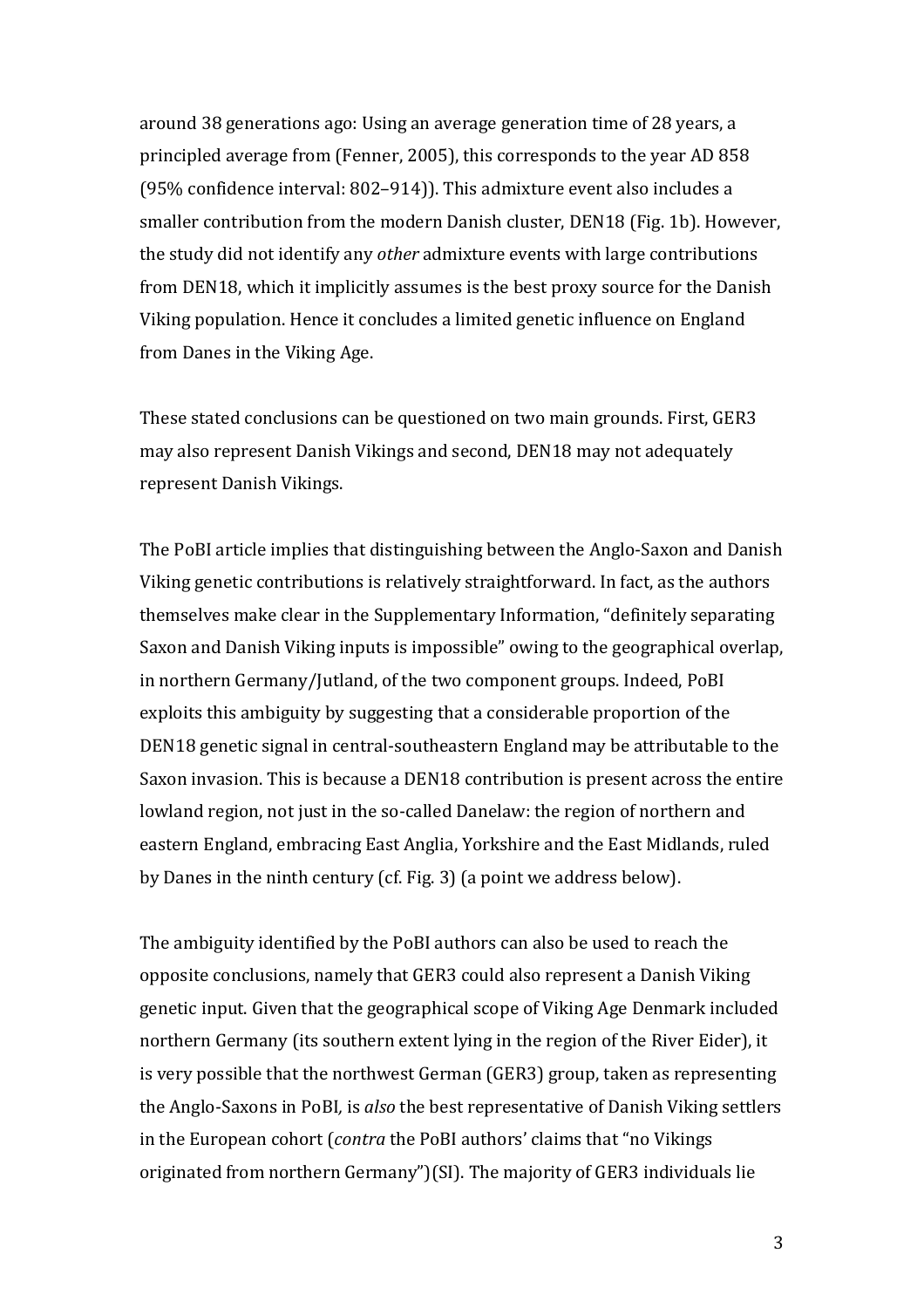geographically closer to the great Viking Age Danish emporium of Hedeby (historically in Denmark, now part of Germany) than do the DEN18 individuals (Fig.1d). This is significant, since there are substantial archaeological connections between Hedeby and the Danelaw [\(Kershaw, 2013\)](#page-15-3). A related point here is that the supposition that DEN18 is the best proxy source for the Danish Vikings is uncertain. DEN18 consists of multiple sclerosis patients who were majority resident in Copenhagen, but of unknown provenance beyond 'European' – in contrast, at least some of the northern German sampling was rural and population-based [\(Sawcer et al., 2011\)](#page-15-4). The Danish cluster, then, is quite a poor representative of any local population, and not necessarily representative of Denmark as a whole.

The authors of the PoBI study strengthen their identification of GER3 with Anglo-Saxons (as opposed to Danish Vikings) by observing that GER3 is represented in all English population clusters, not just that which covers the Danelaw (SI). This is not a great objection if one acknowledges that a) GER3 also and probably *mostly* represents Anglo-Saxon period migrants, and b) the Viking contribution will have had over a thousand years to spread through what is now England. The undifferentiated lowland Britain cluster is itself testament to the ease and frequency of communication and mate exchange in this part of the island. The Viking genetic legacy has had nearly as long to reach the periphery of the lowland zone (northern England, the Welsh Marches, Devon) as that of the Anglo-Saxons.

An additional element to strengthen the case for a Danish Viking genetic contribution relates to the dating of the admixture events. The 'Saxon' admixture event was found to correspond to the year 858 (95% CI: 802–914). The PoBI authors stress that the admixture event must necessarily occur after immigration, with the estimated admixture dates thereby representing "upper bounds on the dates of the migrations" [\(Leslie et al., 2015\)](#page-15-0), p.313. However, a Saxon admixture date within the range of 802-914 post-dates the onset of Anglo-Saxon migration to Britain in the middle of the fifth century by some 350-400 years. Even allowing for ongoing immigration and a very gradual admixture

4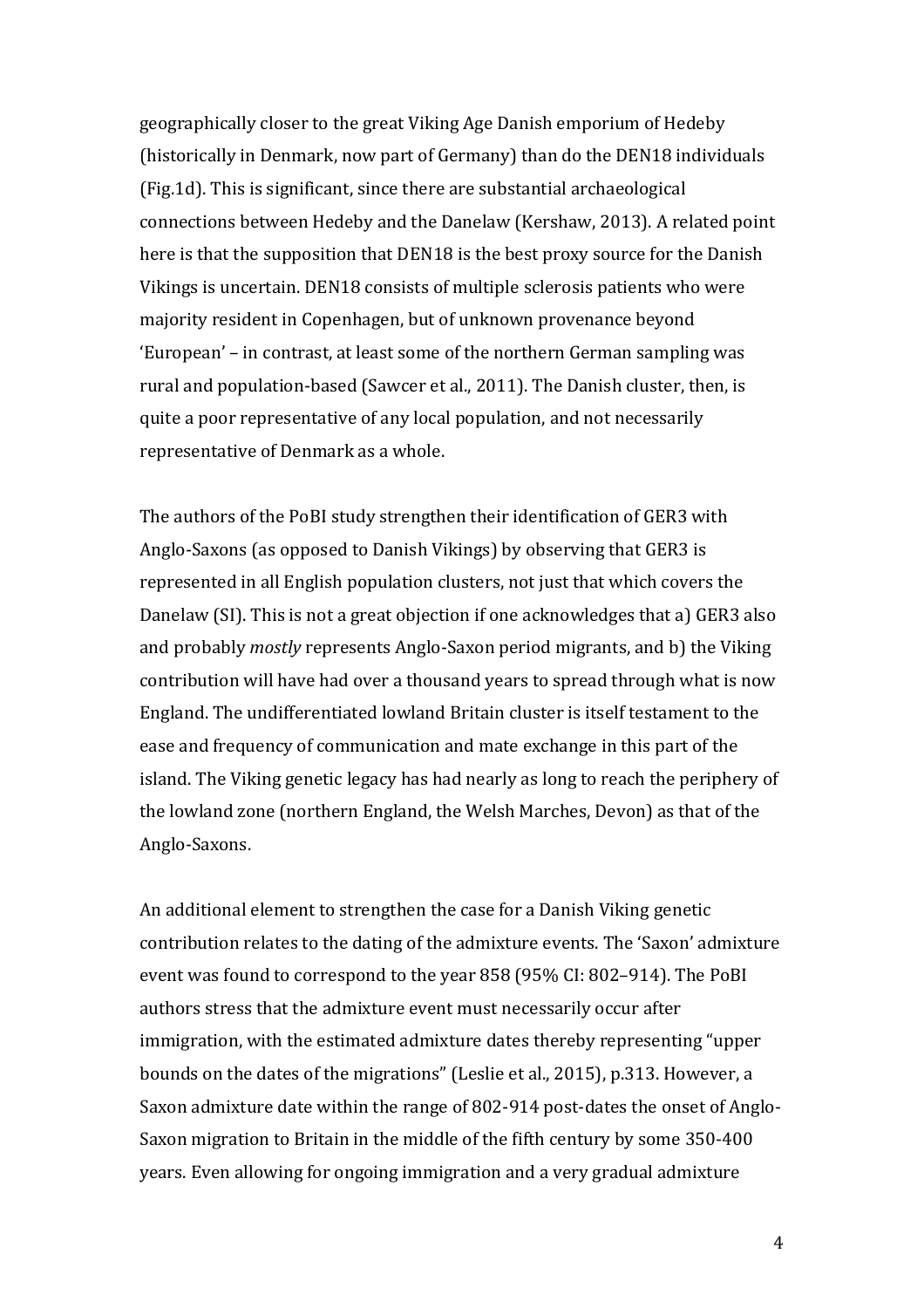process reflected in limited rates of intermarriage between migrant and local groups [\(Thomas et al., 2006\)](#page-15-5), it is unlikely that ethnic distinctions would have remained so prominent over four centuries. (For comparison, the same method was used to discover a three-way admixture event in the history of modern Maya, between Native American, West African and European groups, dated to 1670 AD – 150 years after the start of the Spanish conquest of Mexico [\(Hellenthal et al., 2014\)](#page-15-6).) In particular, a model of ethnic isolation is inconsistent with the cultural influence asserted by Anglo-Saxon groups over much of the native population of lowland Britain, as they affected changes in dress, language and burial rites [\(Loveluck and Laing, 2011\)](#page-15-7). Indeed, there is little evidence for distinctions between Britons and Anglo-Saxons as late as the ninth century, with archaeological, skeletal and textual data all pointing to the seventh century as the time when ethnic differences began to break down [\(Thomas et al., 2006\)](#page-15-5). We must therefore expect the Anglo-Saxon/Briton mixing to be virtually complete before the 802-914 date range presented in PoBI. By contrast, Scandinavian settlement in England, following nearly a century of raiding activity, is documented in the Anglo-Saxon Chronicle from 876 AD, and Danish rule in the north and east officially recognized in a late ninth-century treaty between King Alfred of Wessex and the Viking leader Guthrum. A Danish Viking contribution to the signal, resulting from Scandinavian settlement, would have the effect of skewing the 'Anglo-Saxon' admixture to a later date (see Fig. 2), if the latter is truly a conglomerate reflecting two different historical events - the difficulty of distinguishing between single pulse, multipulse, and continuous admixture by these methods is admitted [\(Hellenthal et al., 2014\)](#page-15-6).

An equivalent fine sampling strategy to that of the PoBI project extended across Europe, such as envisioned by Walter Bodmer and restated in PoBI, would certainly contribute to disentangling this issue. However, distinguishing between a fifth-sixth century north and northwest German/southern Danish (Anglo-Saxon) genetic contribution to the modern English population and a ninth-tenth century north German/pan-Danish (Viking) one will likely remain exceedingly difficult, as it involves populations that, based on their partial geographical overlap and temporal proximity, are unlikely to be genetically very distinct. The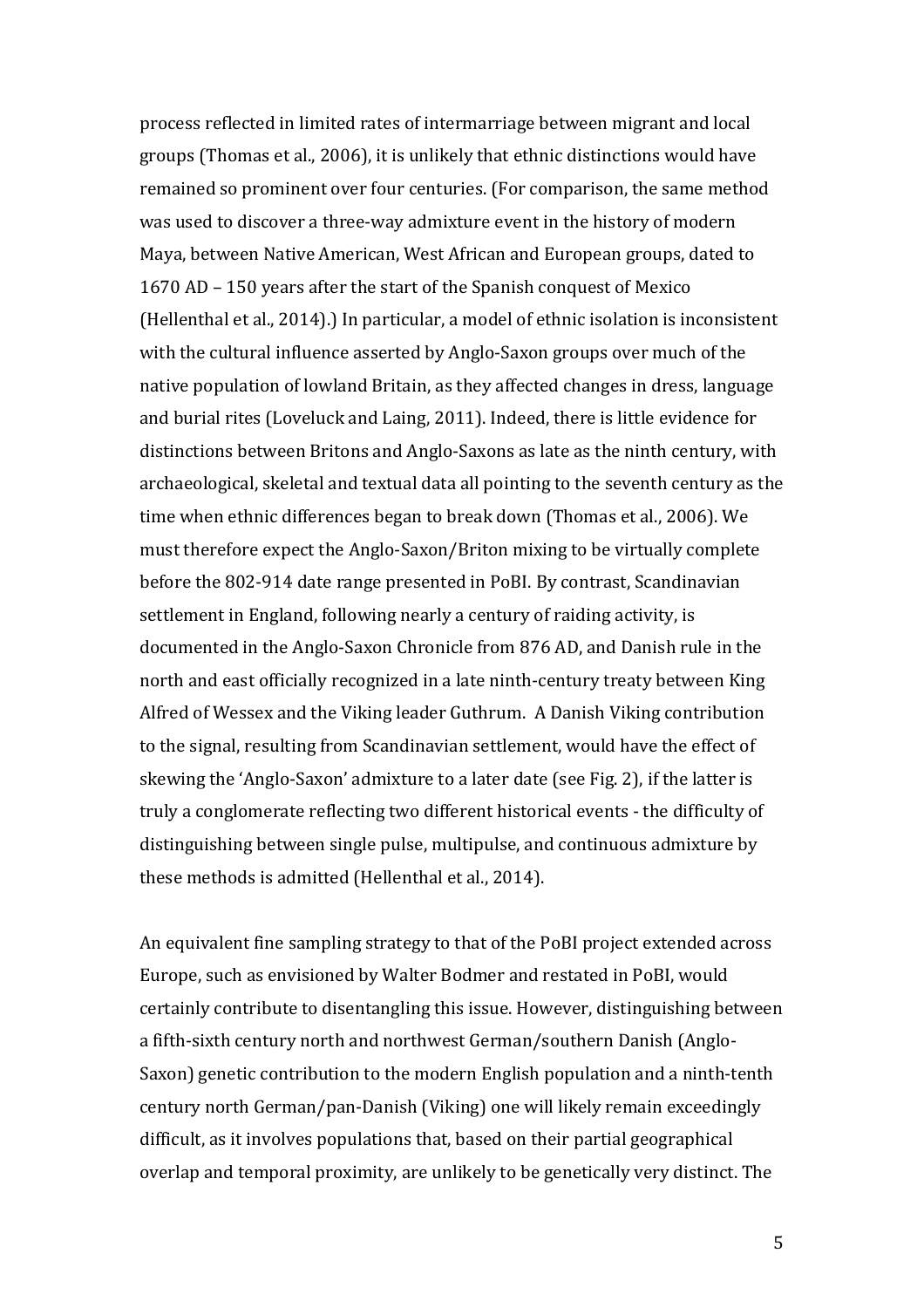increasing capabilities of ancient DNA (aDNA), both in terms of number of human remains sampled and the genetic information recoverable from them, will likely prove helpful in identifying a separate Danish Viking migratory event. Such studies genotyping Iron Age and early medieval Scandinavian and British archaeological human remains, are starting to appear, e.g. [\(Krzewinska et al.,](#page-15-8)  [2015,](#page-15-8) [Schiffels et al., 2016\)](#page-15-9), though the number of individuals and their geographic coverage is still small.. Crucially, aDNA studies will allow direct comparison between earlier Anglo-Saxons (as judged by date and material culture) and later, Viking Age inhabitants of the Danelaw. If samples sizes are large enough, this could reveal if a supplementation of Continental Germanic genetic material took place, and what magnitude it had.

What, then, is the unambiguous evidence for a specifically Danish Viking presence in England, as distinct from both geographically similar Anglo-Saxons and temporally similar Norwegian Vikings, whose settlement in England centered on the northwest? This is long-standing question within early medieval studies, and the one to which we now turn.

## **Danish Viking Settlement in England: linguistic and archaeological evidence**

Both linguistic and archaeological sources suggest sizeable Danish Viking settlement in England. The language of the Viking Age Scandinavians, Old Norse, heavily influenced place-names in areas of documented Scandinavian settlement. The evidence for Scandinavian place-names is late, deriving mainly from post-Conquest sources, but linguists argue that the coining of such names occurred early on in the settlement process [\(Abrams and Parsons, 2004\)](#page-14-1),p. 399-400, 404. Names typically denoting Danish – as opposed to Norwegian – influence, including names ending in *-by* (= farmstead/ settlement) and *-thorp* (= outlying settlement) are extremely common in Yorkshire and the East Midlands: in Yorkshire, for instance, 744 Scandinavian place-names (48% of the total) are recorded by 1086 in Domesday Book. While it has been suggested that such names may have been coined by Anglo-Saxon adopters of Old Norse names, e.g. [\(Hadley, 2006\)](#page-15-10), a review of the largest category of Scandinavian place-names, –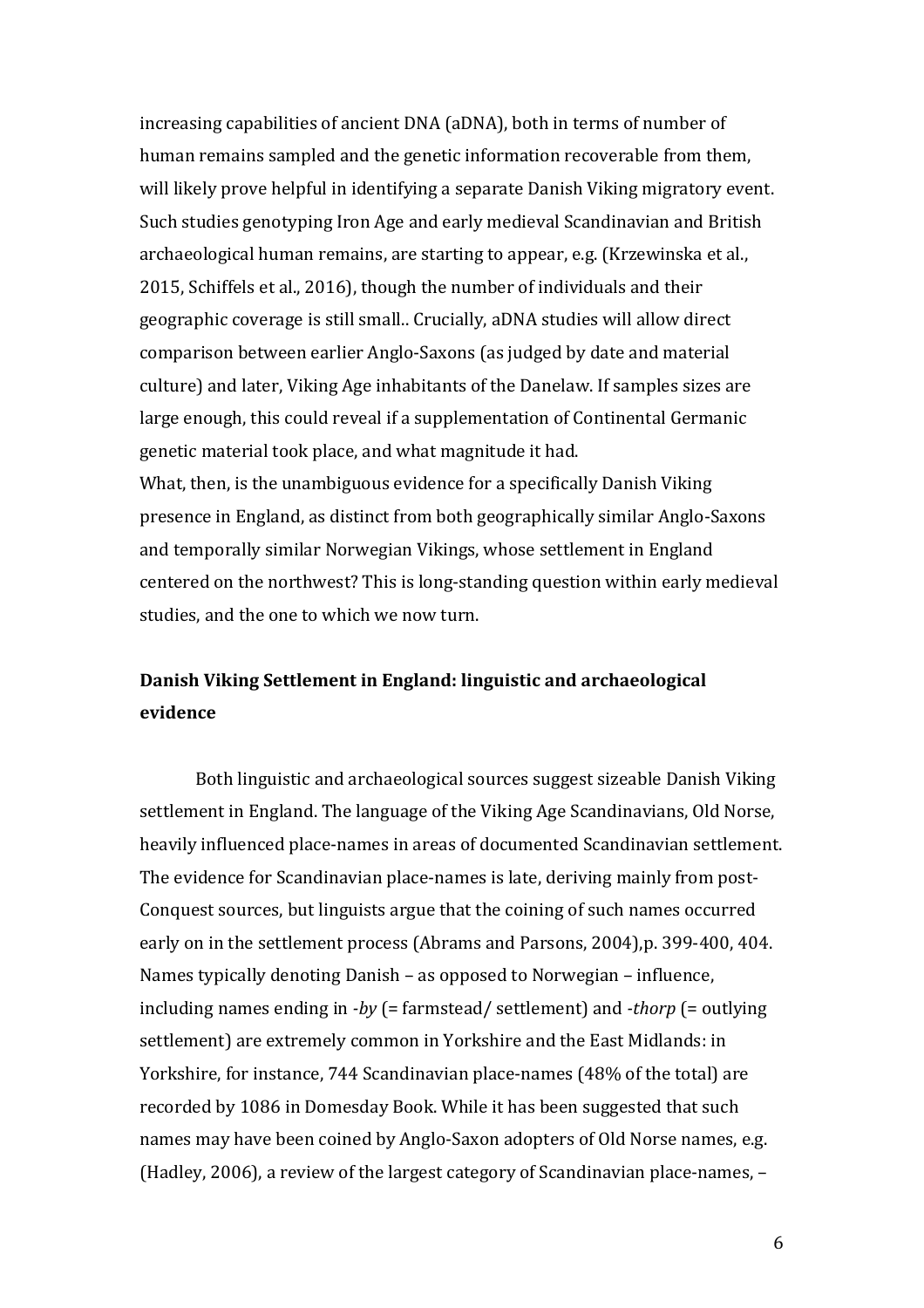*by* names, concluded that since such names are much more commonly compounded with a Norse, rather than English, word or personal name, and sometimes preserve Norse inflectional endings, they are likely to have been coined "in a predominantly Norse-speaking environment" [\(Abrams and Parsons,](#page-14-1)  [2004\)](#page-14-1), p. 398.

Importantly, it is not only major place-names that show pervasive Scandinavian influence, but minor names: field, stream and lesser topographic names [\(Townend, 2012\)](#page-16-0) p. 47. Since minor names are likely to have been coined by the local farming population, this suggests the use of Norse vocabulary by non-élite, rural communities. The hundreds of Norse personal names recorded from the Danelaw include names (both male and female, e.g. *Gunnælf* in *Gunnelfcroft*) that are rare within Scandinavia and/or are first coined in England [\(Parsons 2002;](#page-15-0) [Insley 1994\)](#page-15-11). They likewise corroborate the presence of a sizeable population of Norse speakers.

More broadly, the influence of Old Norse on the English language, in terms of vocabulary, grammar and pronunciation, is also indicative of a substantial population of Norse speakers. Dialectal Middle and Modern English reveal strong remnants of Norse in the Danelaw, as well as in northwest England [\(Samuels,](#page-15-12)  [1989\)](#page-15-12). The most prominent effects are a large number of loanwords from Norse and English words that took on the meaning of their Norse cognates [\(Townend,](#page-16-1)  [2006\)](#page-16-1). Loanwords from Norse include the third person plural pronoun set *they*, *them*, and *their*: central language elements that are rarely transferred between languages [\(Durkin, 2014\)](#page-14-2). One of the major restructurings of grammar in the transition from Old to Middle English, namely the loss of inflectional endings, may also have resulted partly from high levels of contact between speakers of Old Norse and Old English [\(Townend, 2002\)](#page-15-13).

The cultural legacy left by the migrating Danish Viking population is also now well attested in the archaeological record. Scandinavian cultural traits have traditionally proved difficult to identify in rural settlement and burial archaeology [\(Hadley and Richards, 2000\)](#page-15-14). However, the national recording of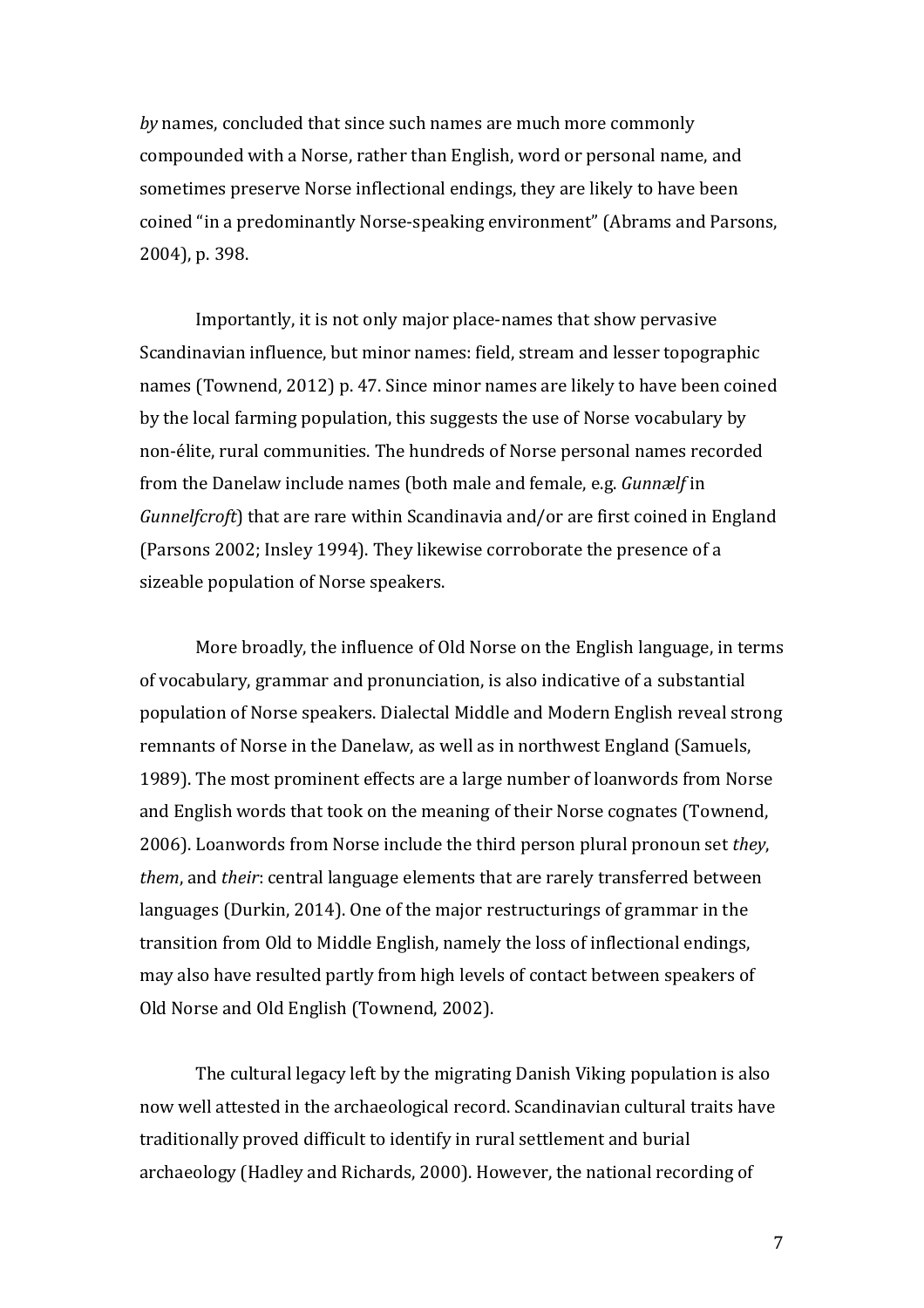metal-detector finds has led to the creation of an entirely new archaeological dataset for Viking Age England, adding dramatically to our understanding of the Viking settlements. The number of ninth- and tenth-century metalwork items now identified as diagnostically Scandinavian is considerable. Close to 500 single finds (as distinct from site finds and material deposited in hoards) of late ninth- and early tenth-century date have been identified, predominantly from the Danelaw region. Hundreds more objects have been identified as 'Anglo-Scandinavian': local Danelaw products made in imitation of Scandinavian items [\(Kershaw, 2013\)](#page-15-3). As these are items that were a) lost in the Viking period, b) recovered by a metal-detectorist, and c) reported to the relevant recording bodies, this number will reflect just a tiny fraction – conservatively estimated to be 1-5% - of the number of items originally in circulation [\(Kershaw, 2013\)](#page-15-3): 246).

The diagnostically Scandinavian metalwork comprises three main artefact groups: non-élite male and, in particular, female dress fittings [\(Kershaw,](#page-15-15)  [2009,](#page-15-15) [2013,](#page-15-3) [Leahy and Paterson, 2001\)](#page-15-16), silver and weights associated with bullion exchange [\(Kershaw, forthcoming\)](#page-15-17), and amulets with iconography drawn from pagan Scandinavian mythology [\(Pestell, 2013\)](#page-15-18). The striking feature of the metalwork is its 'Scandinavianness'. Thus the female brooch styles, represented by 125+ finds from the Danelaw, are not found elsewhere in England, but have direct parallels in finds from Scandinavia, particularly Viking Age Denmark. The bullion-related finds, comprising ingots and hack-silver as well as weights, relate to the Scandinavian practice of a metal-weight economy, a means of exchange not practiced by the coin-using Anglo-Saxons. Rather than representing the transfer of isolated objects, this material reflects the import of distinctive Scandinavian cultural traits related to fundamental social norms: female costume, economic practice and religious belief and expression.

A number of features suggest that this material results from large-scale Scandinavian settlement, rather than trade or the local production of Scandinavian-looking artefacts. First, as with the name data, the metalwork repertoire is extremely diverse, reflecting most of the types and sub-types current in Scandinavia, with particularly close parallels with southern

8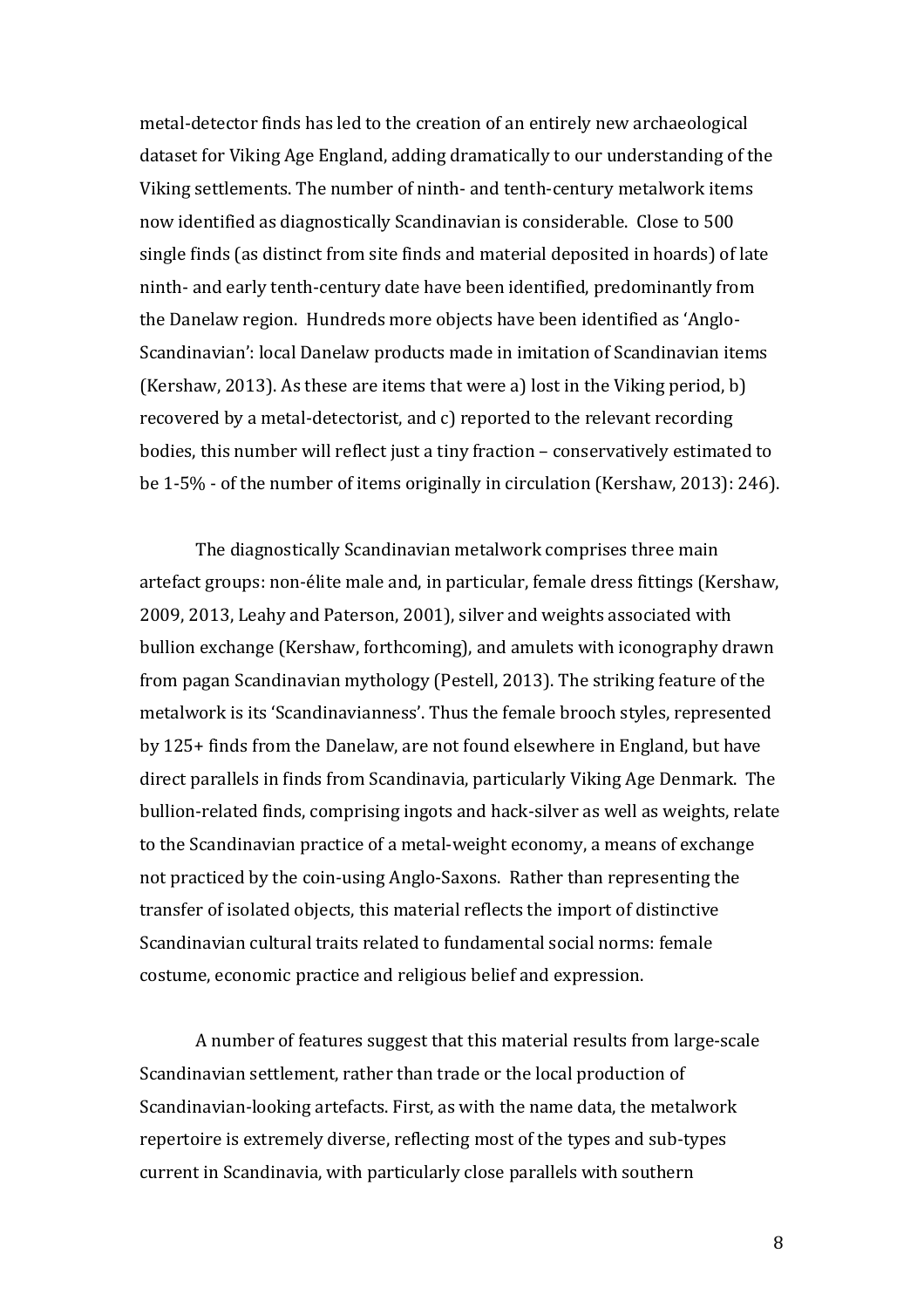Scandinavia: Viking-Age Denmark [\(Kershaw, 2013\)](#page-15-3). This suggests that such metalwork was, in general, likely to have arrived in the possession of settlers from Scandinavia, over an extended settlement period. This is further supported by the distribution of Scandinavian imports within the Danelaw, which is widespread, diffuse, and almost exclusively rural (Fig. 3). While metal-detecting is largely confined to rural areas, excavations in Danelaw towns such as Thetford, Norwich, Lincoln and York have yielded only a modest number of comparable items, suggesting a genuine paucity of Scandinavian metalwork in urban environments [\(Kershaw, forthcoming\)](#page-15-17),p. 206, 248. Such patterning is at odds with a scenario in which such material reached England primarily via trade (in which case we might expect to see items clustered in towns), but it is entirely consistent with the presence in rural areas of well-populated Scandinavian communities. Combined with the place-name evidence discussed above, the case for sizeable Scandinavian settlement in the Danelaw countryside is strong.

Scandinavian cultural influence in the Danelaw was thus pervasive, and can only truly be explained by the presence of substantial numbers of settlers from Scandinavia speaking Old Norse, retaining their traditional dress, and preserving their distinctive economic system. Available chronological data for the small finds suggests that these distinctive practices were maintained into the early decades of the tenth century, that is, for at least two generations [\(Kershaw, 2013,](#page-15-3)  [forthcoming\)](#page-15-17). Dating the coining of Scandinavian place-names is far less precise, but there are clear linguistic grounds for believing that *by*-names, and others, were partially coined during the tenth century [\(Abrams and Parsons,](#page-14-1)  [2004\)](#page-14-1),p.399-400, 404. The evidence for a female Scandinavian presence, in both the name data and metalwork is especially striking, and points to the migration of family groups, rather than simply a male military elite.

#### **Migrant numbers**

Putting a precise figure on the number of Danish Viking settlers remains challenging. An interpretation of the genetic data in the *PoBI* study suggests that they cannot have contributed more than 40% to the contemporary lowland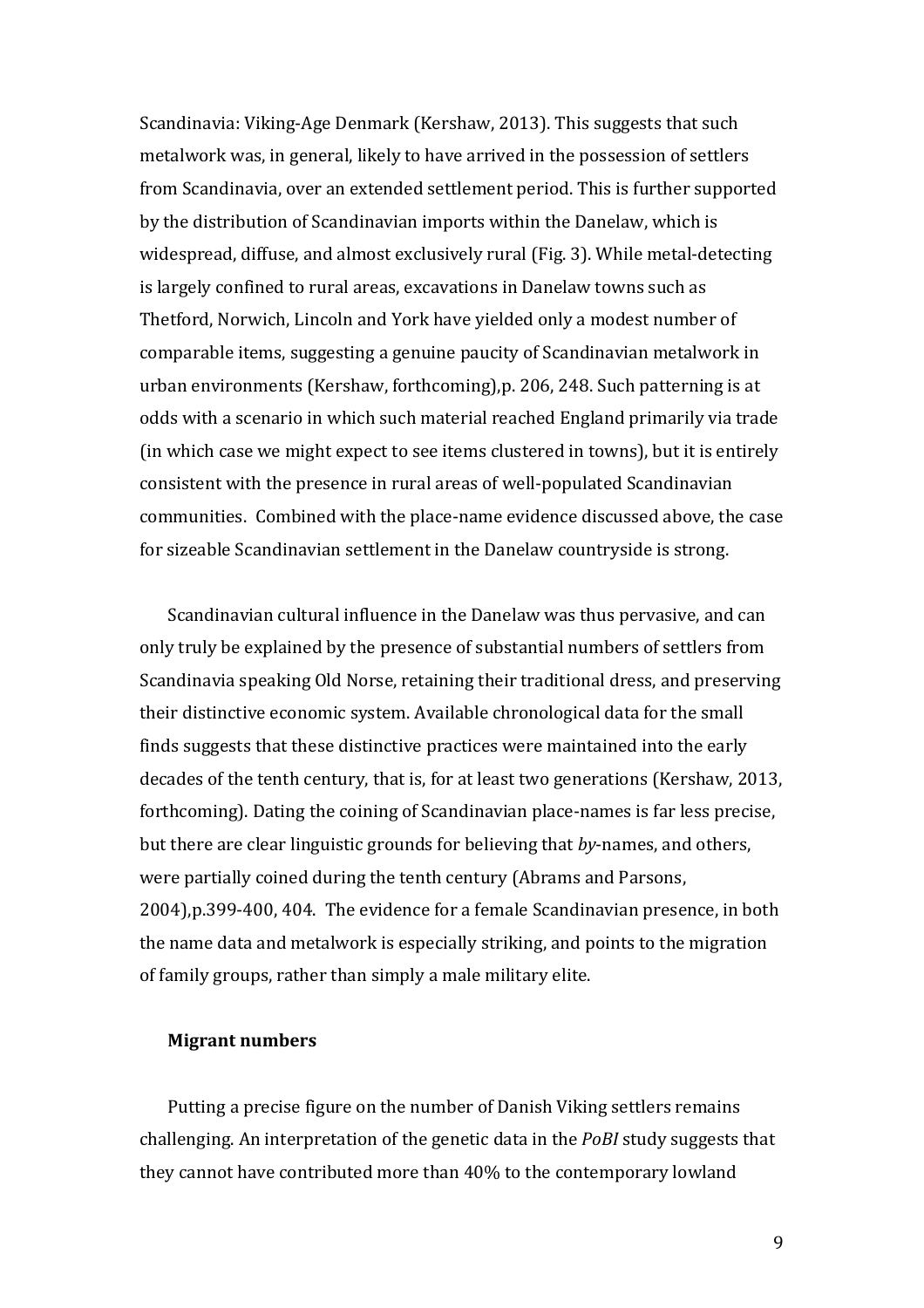British population (this being the probable upper bound of the identified 'Anglo-Saxon' admixture). Allowing for a genuine Anglo-Saxon genetic component, the Danish Viking component must be significantly less. At the same time, the heavy influence of Old Norse on place-names in England, the linguistic impact of Old Norse on English, and the emerging archaeological evidence for imported Scandinavian metalwork argues strongly for the presence of a sizeable Norsespeaking, Scandinavian migrant population.

We offer two methods of roughly estimating an absolute number of settlers: one on the basis of single find artefacts, and one on population proportions. In order to account for the uncertainty of our input variables, we use *Caladis*: a probabilistic calculator which performs calculations using probability distributions, rather than simply point estimates [\(Johnston et al., 2014\)](#page-15-11). Fig. 4 provides a summary of the input data, settings, calculations and results. For the proportional approach, an estimate of the total Viking Age population of the 'core' Danelaw was based on numbers derived from the 1086 Domesday Book [\(Broadberry et al., forthcoming, v2010\)](#page-14-3), and scaled, according to extremes of 9th-10th century population growth estimates, to between 30-100% of the 1086 estimates [\(Richards, 2000\)](#page-15-19). The core Danelaw is defined here as Yorkshire, Lincolnshire, Norfolk and Suffolk, cf. the distribution shown in Fig.3. The estimated genetic proportion (*AS*) of the total population *P* that was introduced in the PoBI 'Anglo-Saxon' admixture event is 10-40% [\(Leslie et al., 2015\)](#page-15-0), and the Danish Viking contribution to *AS* (*V*) 10-50%, the upper bound indicating that Danes at most equaled the genetic input of the Anglo-Saxons. Both methods, which are broadly independent of each other, indicate a likely number of original migrants to be in the region of 20 000-35 000 over the course of the settlement period, a number of the same order as that estimated for the contemporaneous Scandinavian settlement of Iceland [\(Byock, 2001\)](#page-14-4).

### **Conclusions**

In conclusion, we suggest that, contrary to the conclusions of the PoBI article, Danish Vikings likely contributed appreciably to the lowland British population.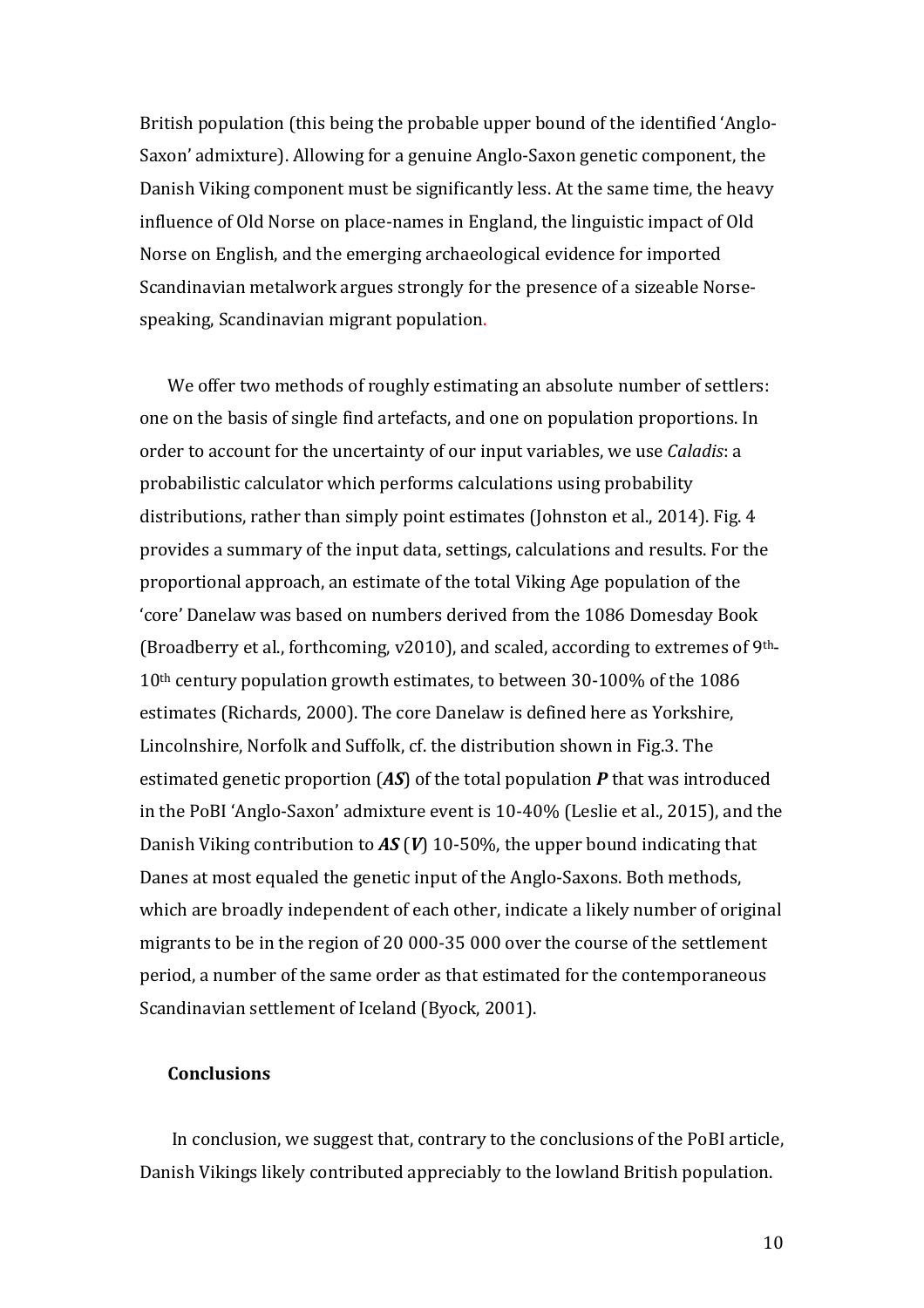The GER3 signal, interpreted as an Anglo-Saxon genetic signal by PoBI, is likely to also include a Danish Viking signal, since both populations originated from largely the same geographic location. Moreover, the acknowledgement that the admixture proportion from GER3 is influenced, perhaps heavily, by Danish Vikings, would also help explain the unexpectedly late date for said signal. Especially in light of the convincing linguistic and archaeological evidence, we would urge a re-interpretation of the genetic analysis to allow for significant levels of Scandinavian migration to, and settlement in, England.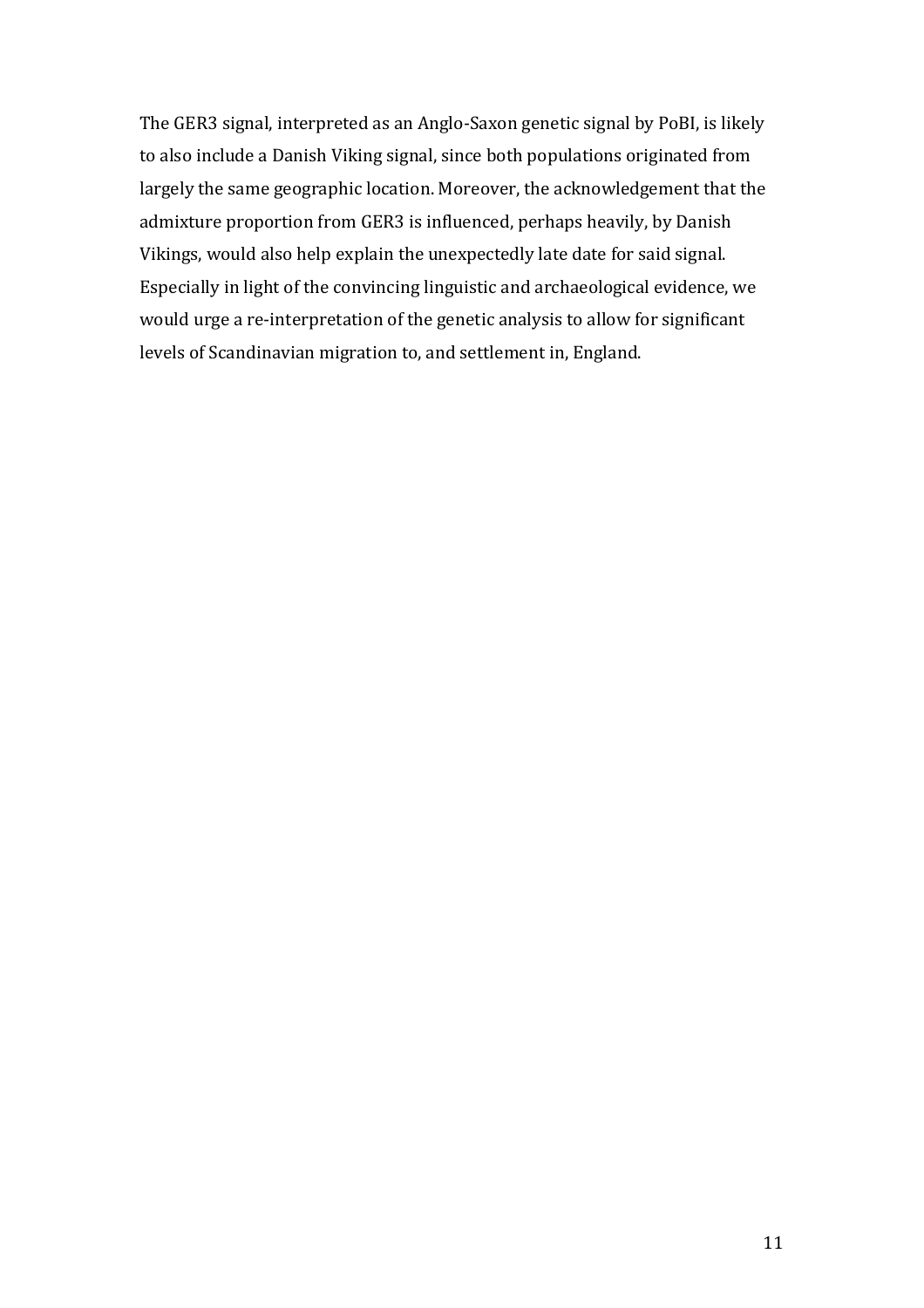

Figure 1. **PoBI clustering and admixture** (a, b, and d adapted from Leslie et al, 2015)– **a)** Clusters of genetic similarities in Britain, where each symbol is an individual, plotted at the centroid of their grandparental birthplace. The white line separates highland and lowland zones. **b)** Schematic of 'Anglo-Saxon' admixture event for the British lowland cluster, with northwest German (GER3) and Danish (DEN18) contributions to the 'northern European-looking' admixing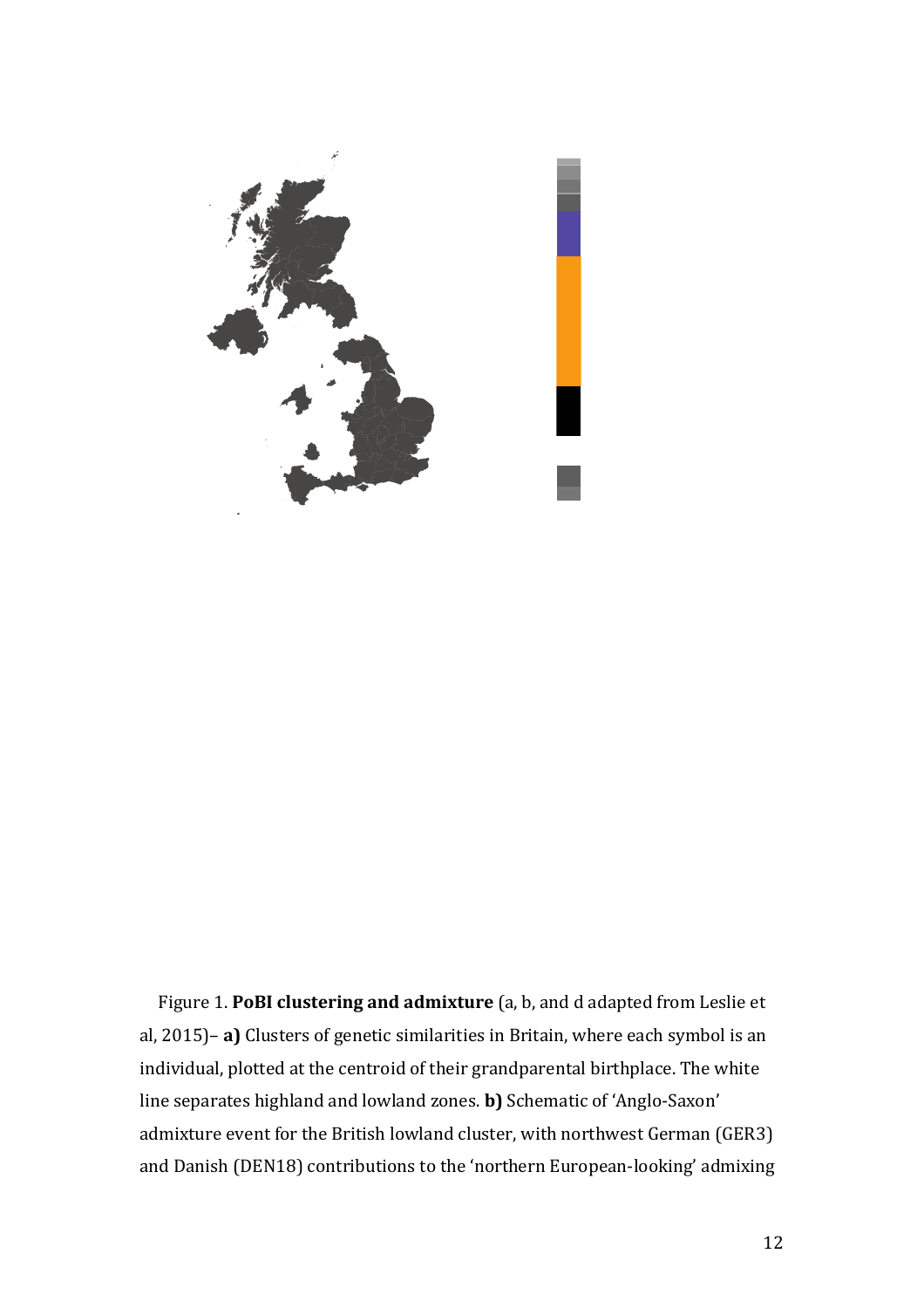population highlighted. **c)** Schematic of decreasing genetic segment sizes with time (i.e. generations from admixture). **d)** Sampling locations for European clusters GER3 and DEN18; modern Danish border in red, Viking Age Danish 'border' in green (above), and their relative genetic contributions to British clusters, where lowland Britain (red squares) is highlighted (below).



Figure 2. **Timeline of Anglo-Saxon and Danish Viking influence** Boxes indicate immigration periods and subsequent cultural influences; the red distribution schematically represents the PoBI admixture date estimate, which we assume includes some Viking influence, and the yellow and blue distributions represent when putative 'pure' admixture dating profiles might be localized.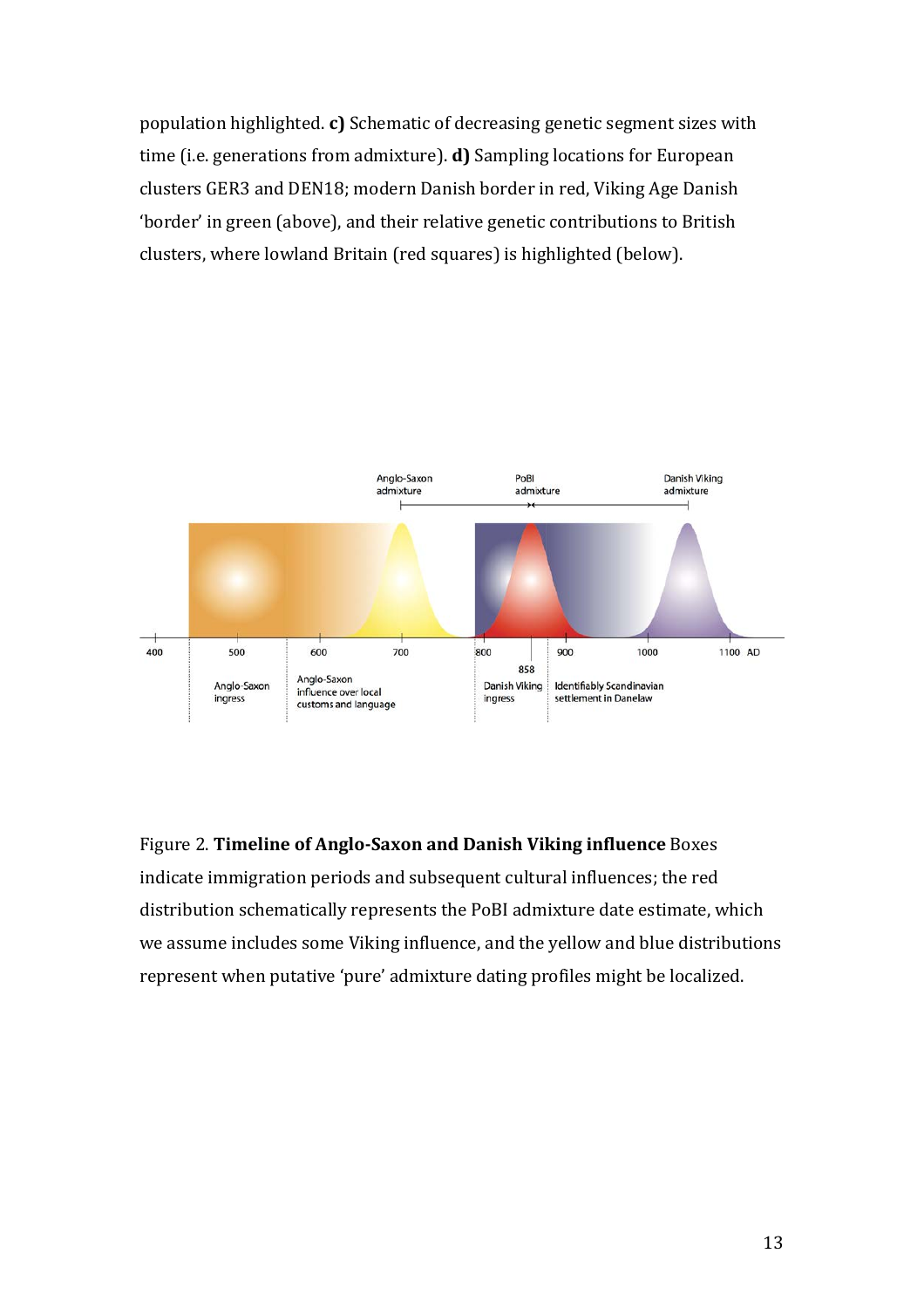

Figure 3. **Distribution of Scandinavian metalwork finds in England**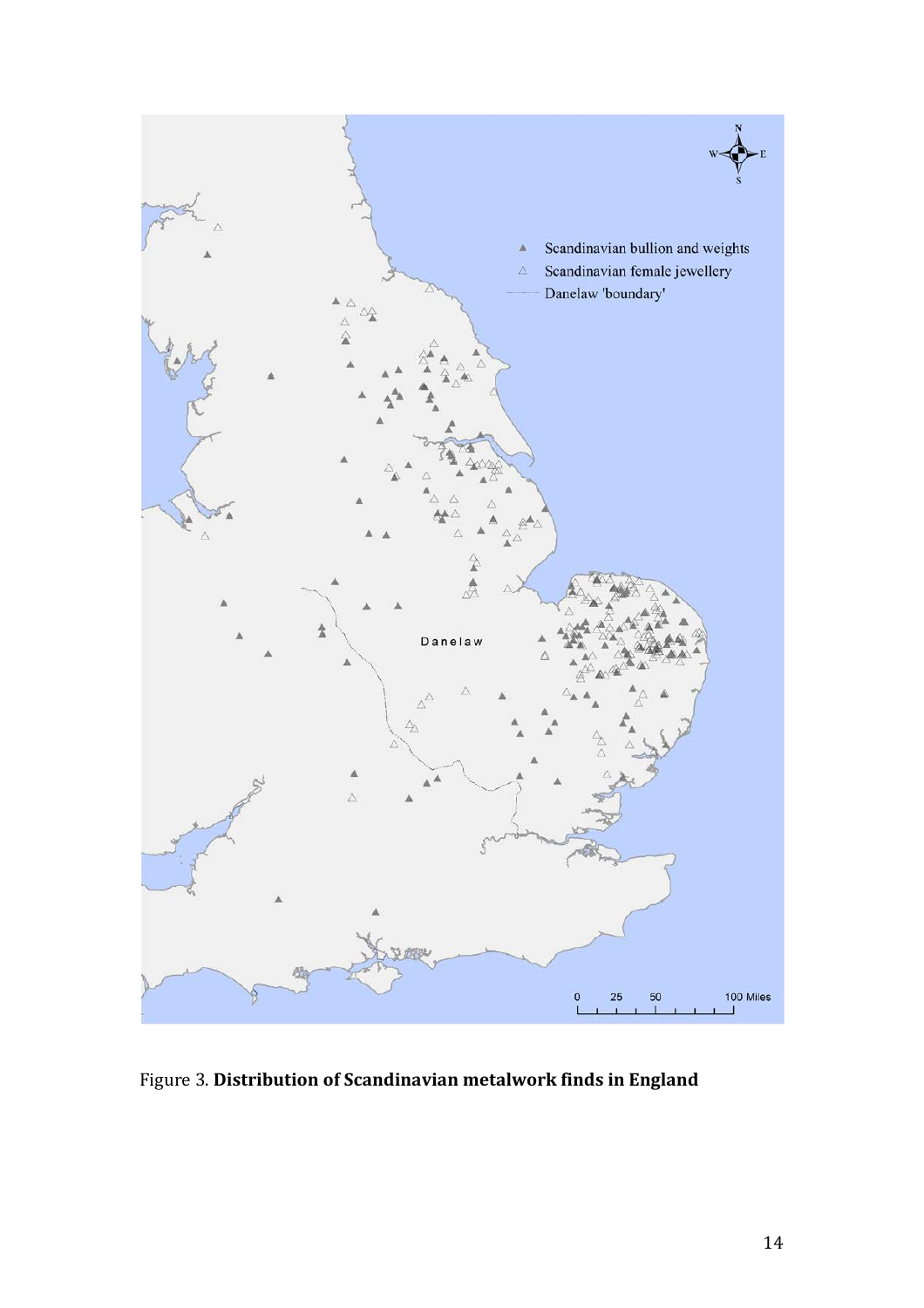

Figure 4. **Estimations of Danish Viking settlers** a) Input variables, probability distributions chosen for input variables, and formulae for calculations. The values are discussed in the main text. b) Overlaid histograms of estimates for absolute numbers of settlers, where that based on artefact numbers (in blue) has a cut-off at 100 000 (omitting the highest estimates, accounting for 11.1%).

### References

- <span id="page-14-1"></span>ABRAMS, L. & PARSONS, D.N. 2004. Place-names and the history of Scandinavian settlement in England, in J. HINES, A. LANE & M. REDKNAP (eds.) *Land, sea and home.* Leeds: Maney.
- <span id="page-14-3"></span>BROADBERRY, S., et al. forthcoming, v2010. English medieval population: reconciling time series and cross sectional evidence.
- <span id="page-14-4"></span>BYOCK, J. 2001. *Viking age Iceland*. London: Penguin.
- <span id="page-14-2"></span>DURKIN, P. 2014. *Borrowed Words: A History of Loanwords in English*. Oxford: Oxford University Press.
- <span id="page-14-0"></span>FENNER, J.N. 2005. Cross-cultural estimation of the human generation interval for use in genetics-based population divergence studies. *Am J Phys Anthropol* 128: 415-23.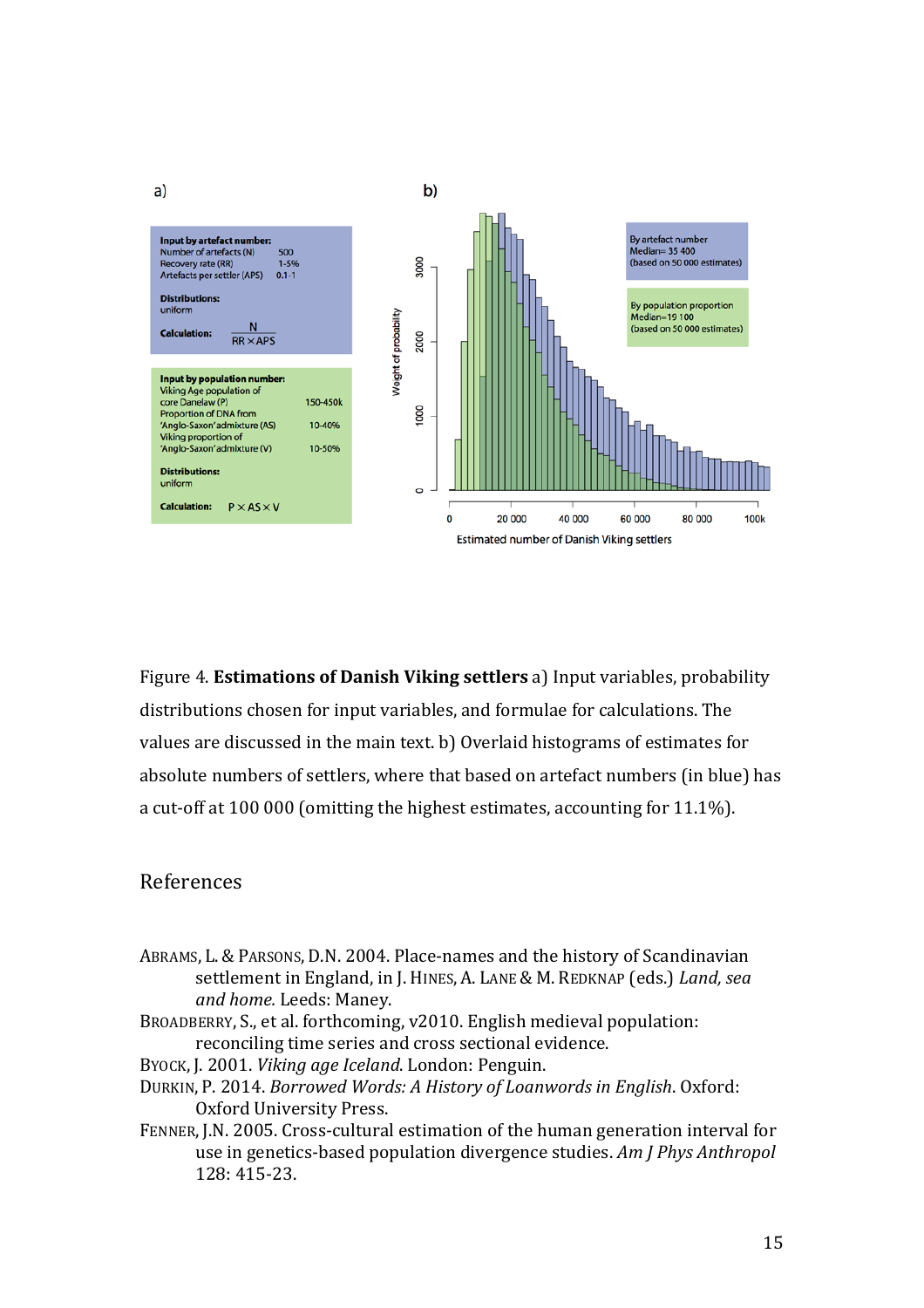- <span id="page-15-1"></span>FOX, C. 1943. *The personality of Britain : its influence on inhabitant and invader in prehistoric and early historic times*. Cardiff: National Museum of Wales/University of Wales.
- <span id="page-15-10"></span>HADLEY, D.M. 2006. *The Vikings in England: Settlement, society and culture*. Manchester: Manchester University Pres.
- <span id="page-15-14"></span>HADLEY, D.M. & RICHARDS, J. 2000. *Cultures in contact : Scandinavian settlement in England in the ninth and tenth centuries*. Turnhout: Brepols.
- <span id="page-15-6"></span>HELLENTHAL, G., et al. 2014. A genetic atlas of human admixture history. *Science* 343: 747-51.
- <span id="page-15-11"></span>JOHNSTON, I.G., et al. 2014. Explicit Tracking of Uncertainty Increases the Power of Quantitative Rule-of-Thumb Reasoning in Cell Biology. *Biophysical Journal* 107: 2612-2617.
- <span id="page-15-15"></span>KERSHAW, J. 2009. Culture and Gender in the Danelaw: Scandinavian and Anglo-Scandinavian Brooches. *Viking and Medieval Scandinavia* 5: 295-325.
- <span id="page-15-3"></span>KERSHAW, J. 2013. *Viking Identites: Scandinavian jewellery in England*. Oxford: Oxford University Press.
- <span id="page-15-17"></span>KERSHAW, J. forthcoming. An early medieval dual-currency economy: bullion and coin in the Danelaw. *Antiquity*.
- <span id="page-15-8"></span>KRZEWINSKA, M., et al. 2015. Mitochondrial DNA variation in the Viking age population of Norway. *Philos Trans R Soc Lond B Biol Sci* 370: 20130384.
- <span id="page-15-16"></span>LEAHY, K. & PATERSON, C. 2001. New light on the Viking presence in Lincolnshire, in J. GRAHAM-CAMPBELL, R. HALL, J. JESCH & D.N. PARSONS (eds.) *Vikings and the Danelaw.* Oxford: Oxbow Books.
- <span id="page-15-0"></span>LESLIE, S., et al. 2015. The fine-scale genetic structure of the British population. *Nature* 519: 309-14.
- <span id="page-15-7"></span>LOVELUCK, C. & LAING, L. 2011. Britons and Anglo-Saxons, in H. HAMEROW, D.A. HINTON & S. CRAWFORD (eds.) *Britain after Rome: the fall and rise, 400-700.* Oxford: Oxford University Press.
- <span id="page-15-18"></span>PESTELL, T. 2013. Imports or Immigrants? Reassessing Scandinavian Metalwork in Late Anglo-Saxon East Anglia, in D. BATES & R. LIDDIARD (eds.) *East Anglia and its North Sea World in the Middle Ages.* Woodbridge: Boydell Press.
- <span id="page-15-19"></span>RICHARDS, J.D. 2000. *Viking Age England*. Stroud: Tempus.
- <span id="page-15-2"></span>RØYRVIK, E.C. 2010. Western Celts? A Genetic Impression of Britain in Atlantic Europe, in B. CUNLIFFE & J.T. KOCH (eds.) *Celtic from the West.* Oxford: Oxbow Books.
- <span id="page-15-12"></span>SAMUELS, M.L. 1989. The Great Scandinavian Belt, in M. LAING (ed.) *Middle English Dialectology: Essays on some Principles and Problems.* Aberdeen: Aberdeen University Press.
- <span id="page-15-4"></span>SAWCER, S., et al. 2011. Genetic risk and a primary role for cell-mediated immune mechanisms in multiple sclerosis. *Nature* 476: 214-9.
- <span id="page-15-9"></span>SCHIFFELS, S., et al. 2016. Iron Age and Anglo-Saxon genomes from East England reveal British migration history. *Nat Commun* 7: 10408.
- <span id="page-15-5"></span>THOMAS, M.G., et al. 2006. Evidence for an apartheid-like social structure in early Anglo-Saxon England. *Proc Biol Sci* 273: 2651-7.

<span id="page-15-13"></span>TOWNEND, M. 2002. *Language and history in Viking age England : linguistic relations between speakers of Old Norse and Old English*. Turnhout: Brepols.